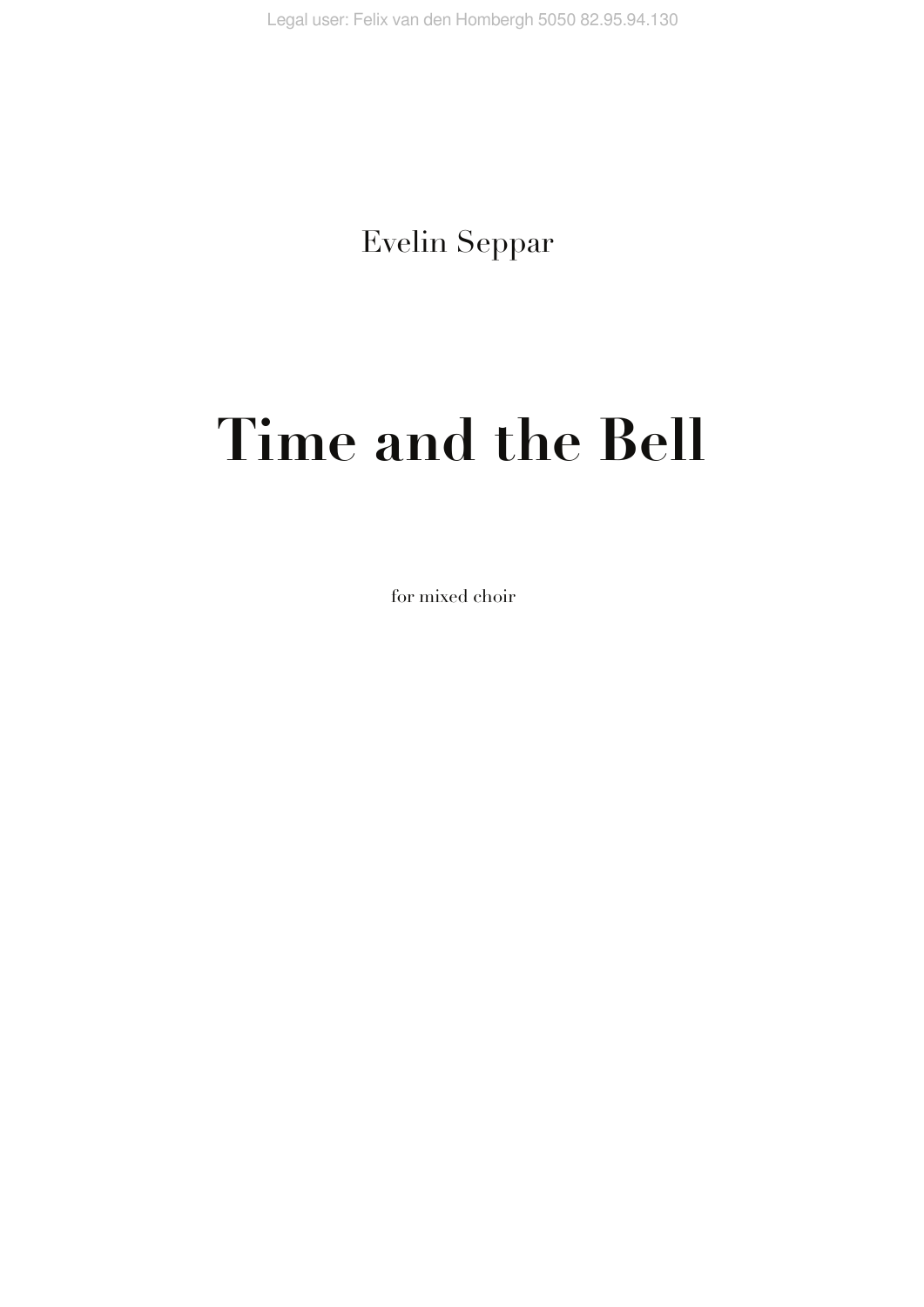## **Time and the Bell**

**(**2016 / 2017)

Duration ca 5'

Commissioned by chamber choir Head Ööd, Vend and Lodewijk van der Ree

Time and the bell have buried the day, the black cloud carries the sun away. Will the sunflower turn to us, will the clematis Stray down, bend to us; (tendril and spray Clutch and cling?) Chill Fingers of yew be curled Down on us? After the kingfisher's wing Has answered light to light, and is silent, the light is still At the still point of the turning world.

from 'The Four Quartets' by T. S. Eliot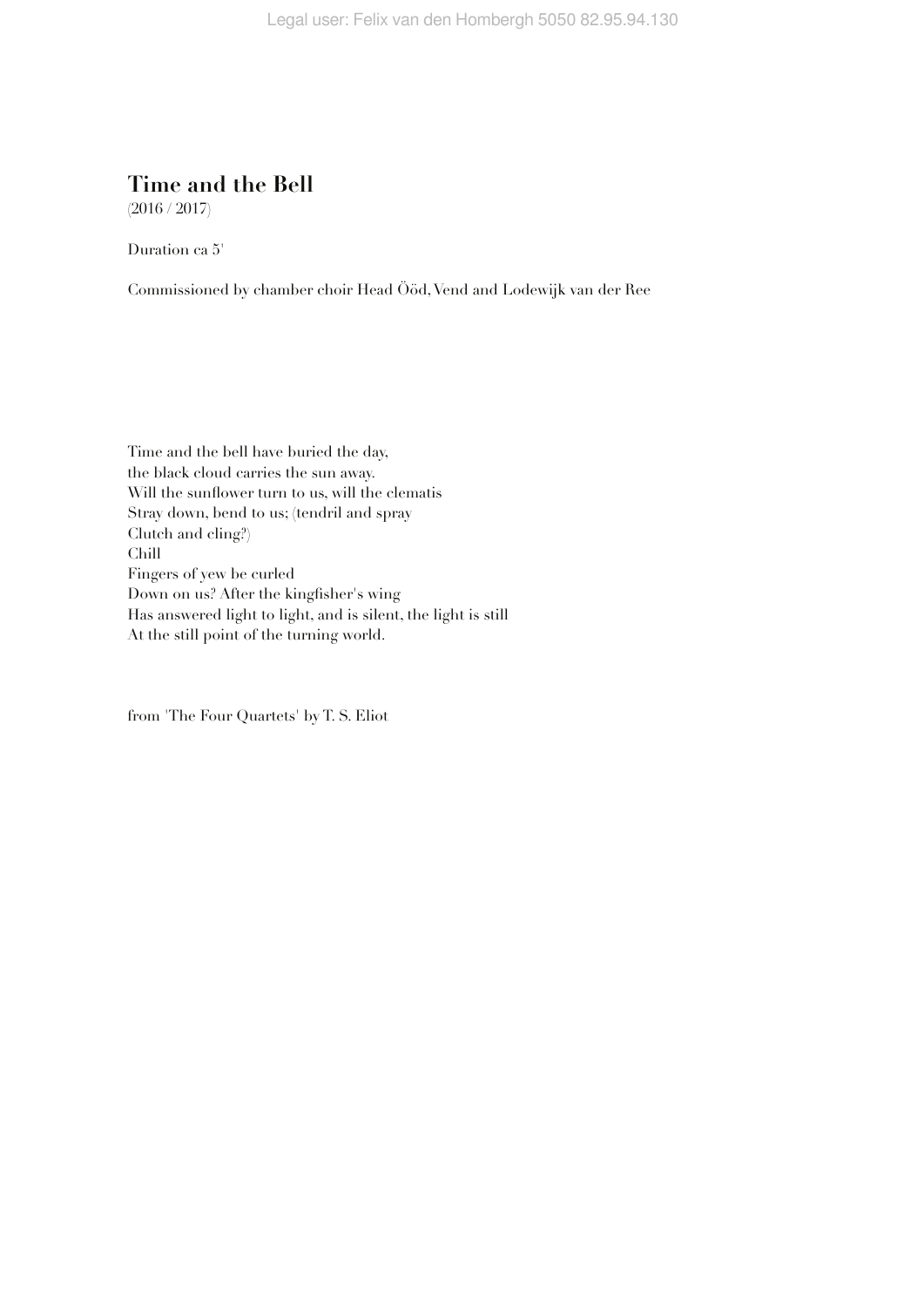## **Time and the Bell**

T. S. Eliot Evelin Seppar



Estonian Music Information Centre All rights reserved Any unauthorized reproduction is prohibited by law 1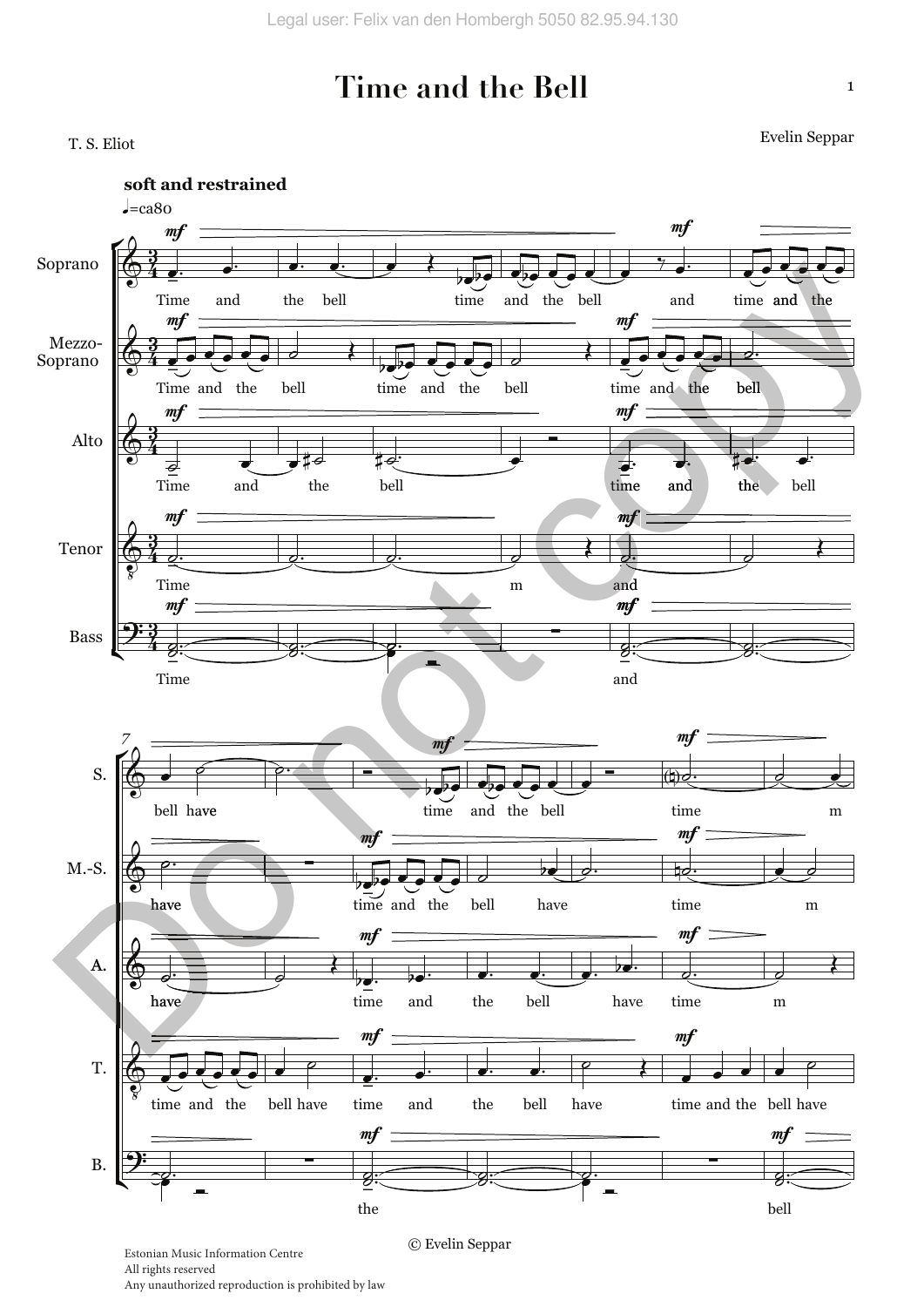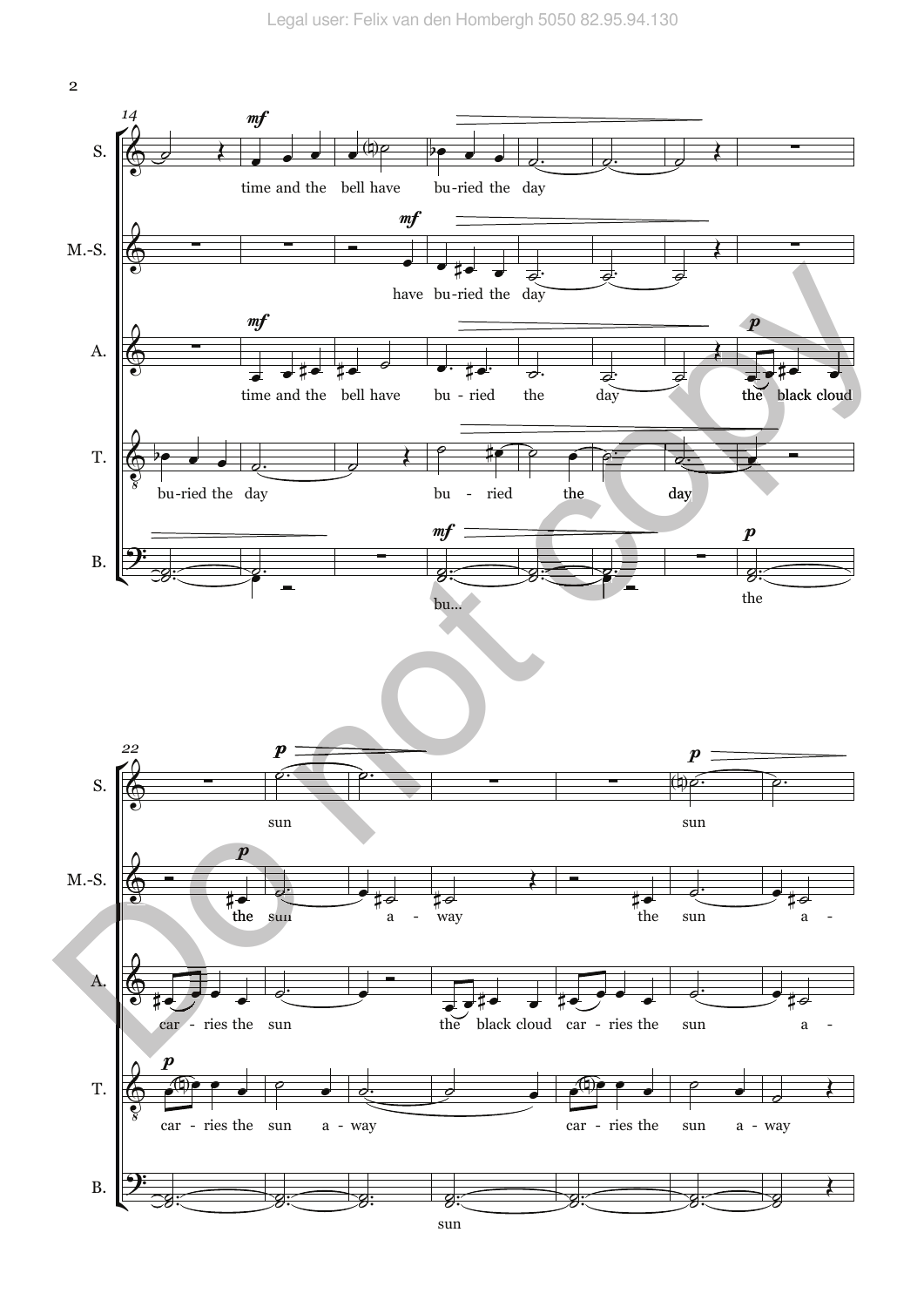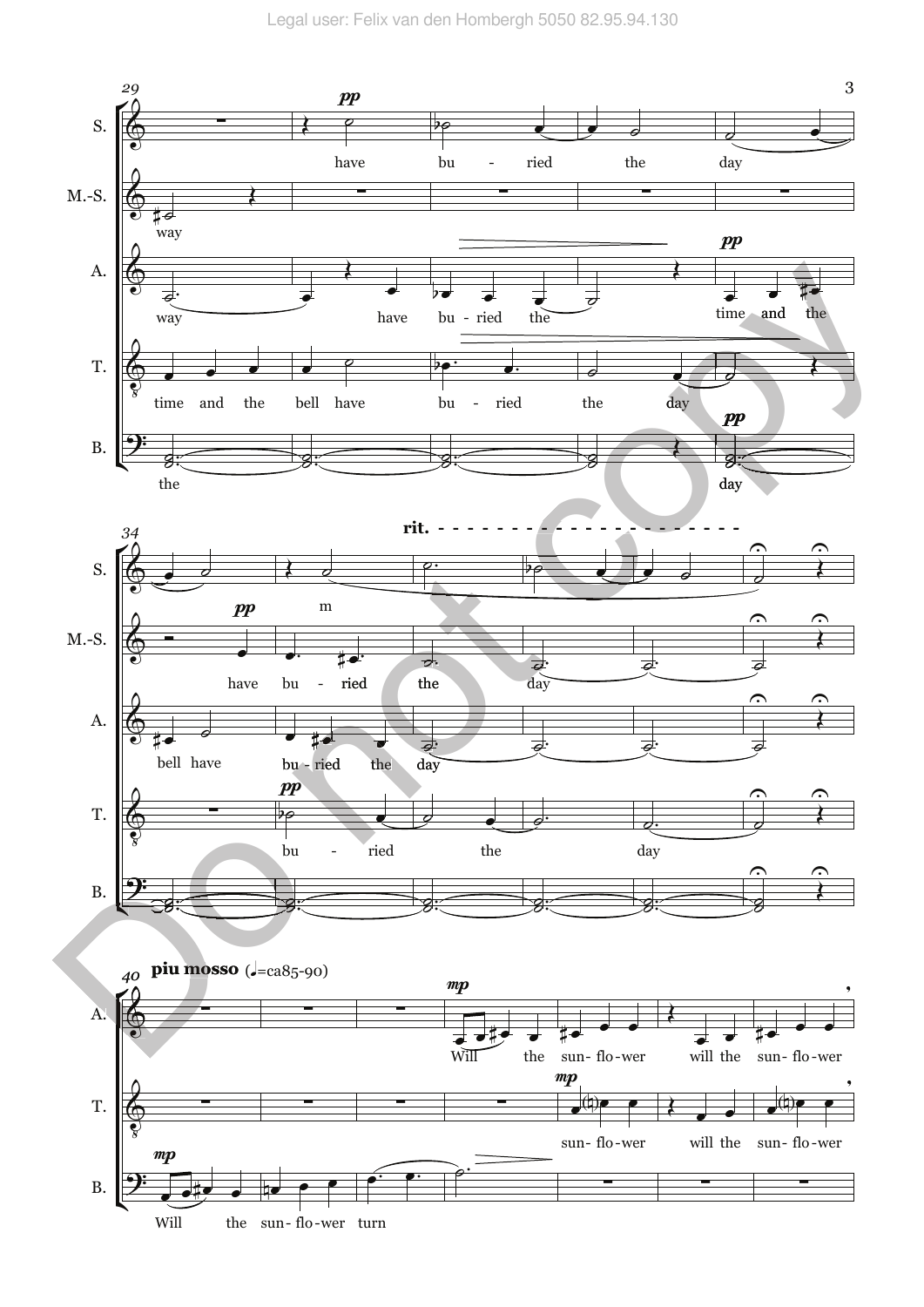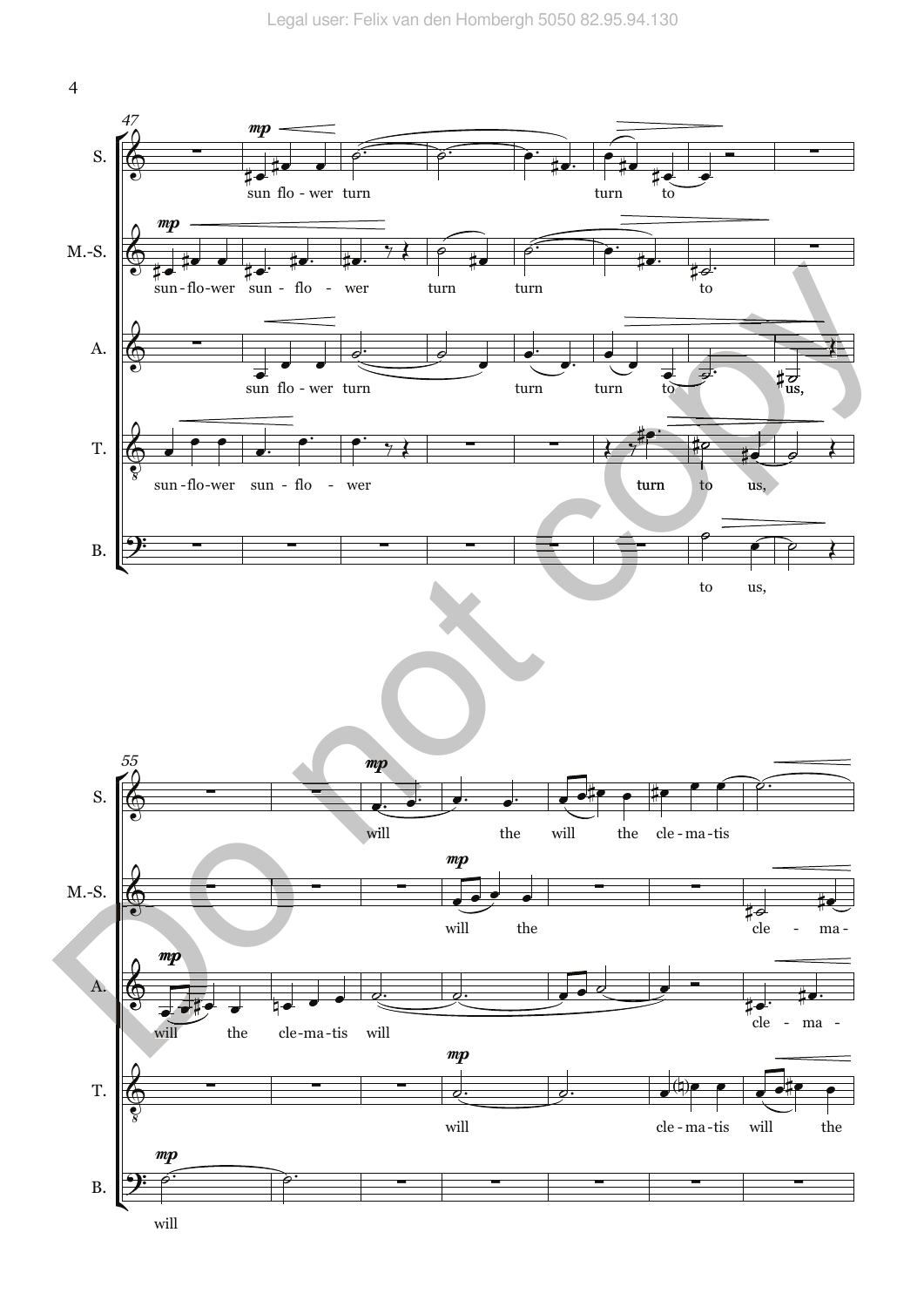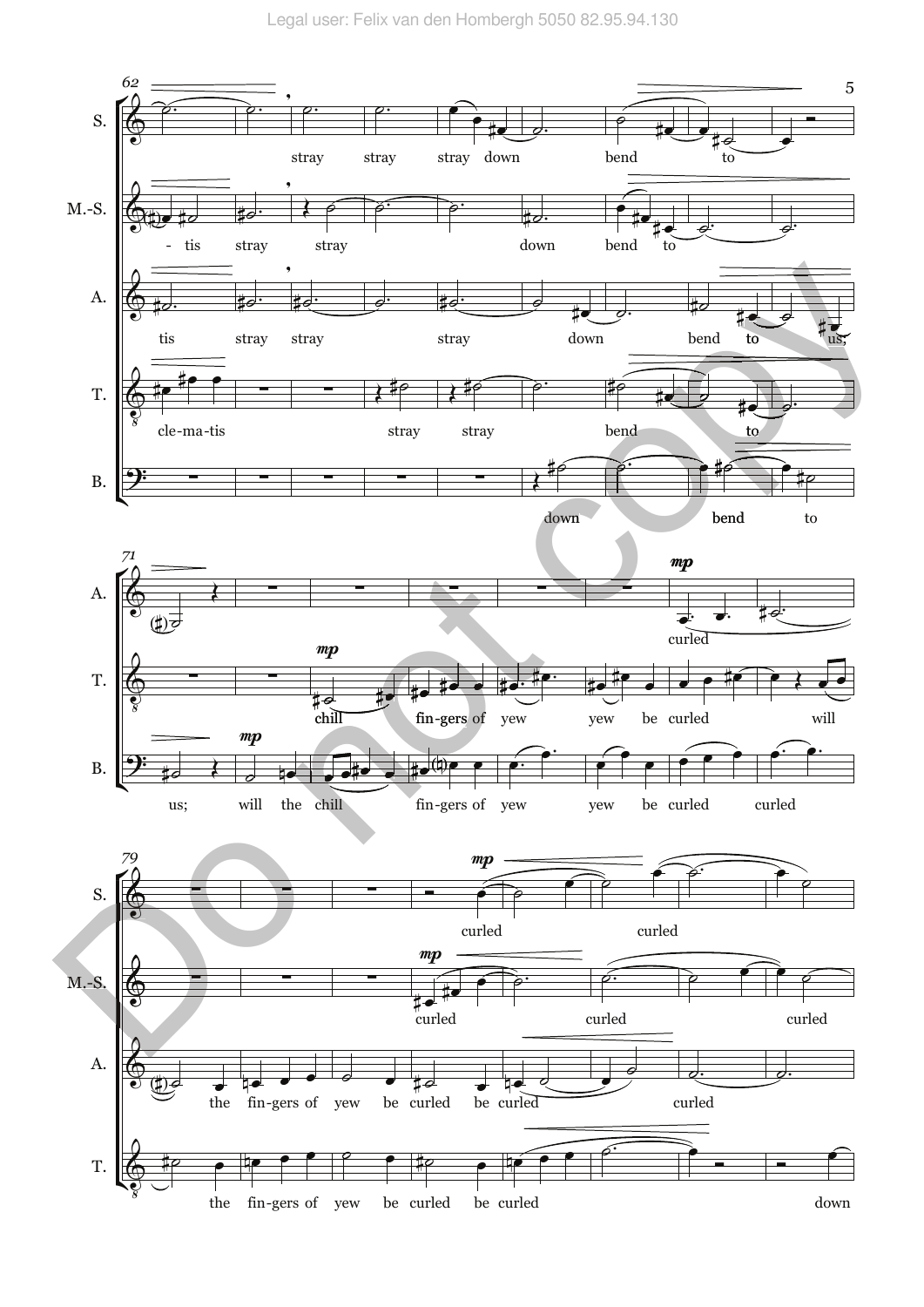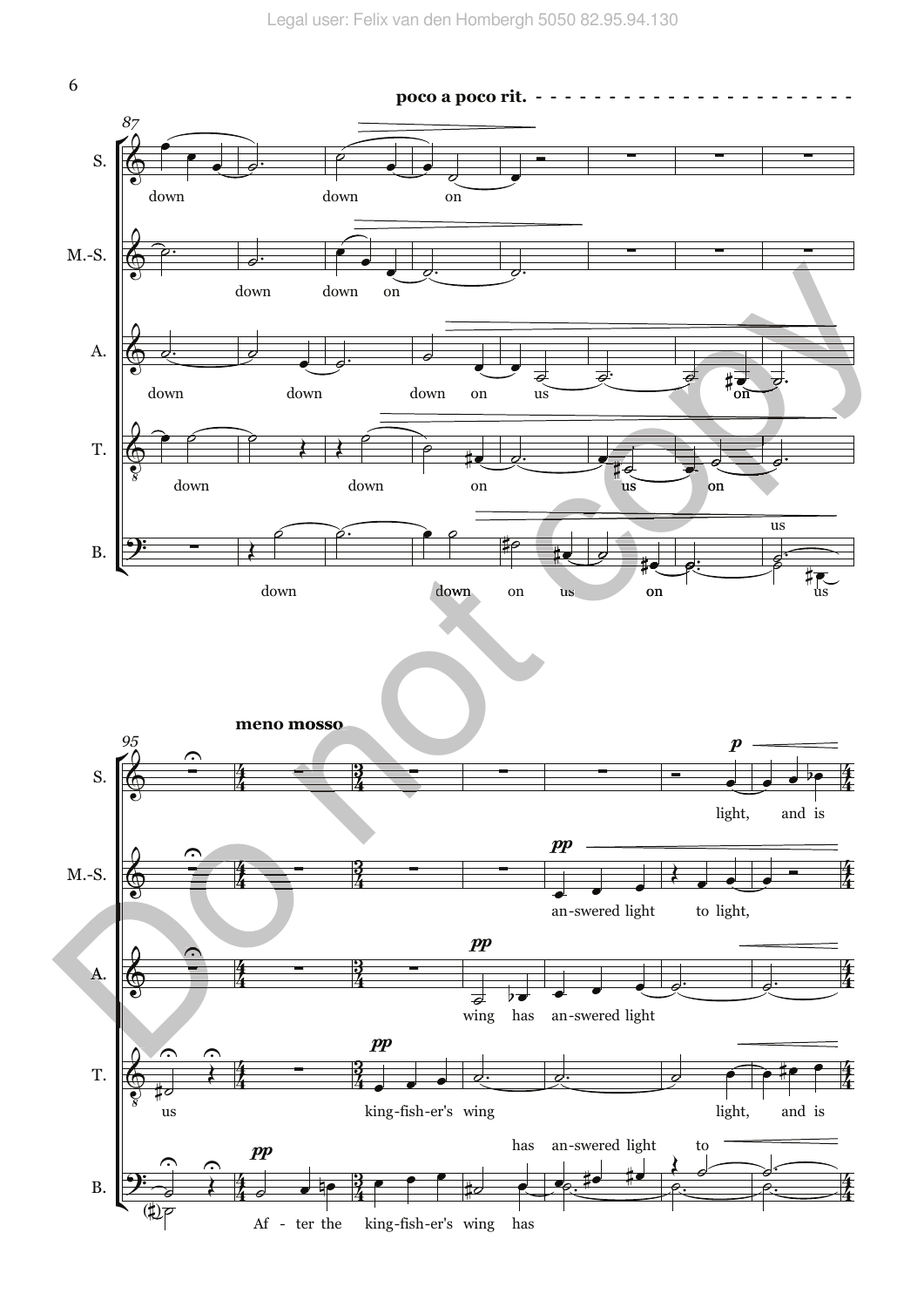![](_page_8_Figure_1.jpeg)